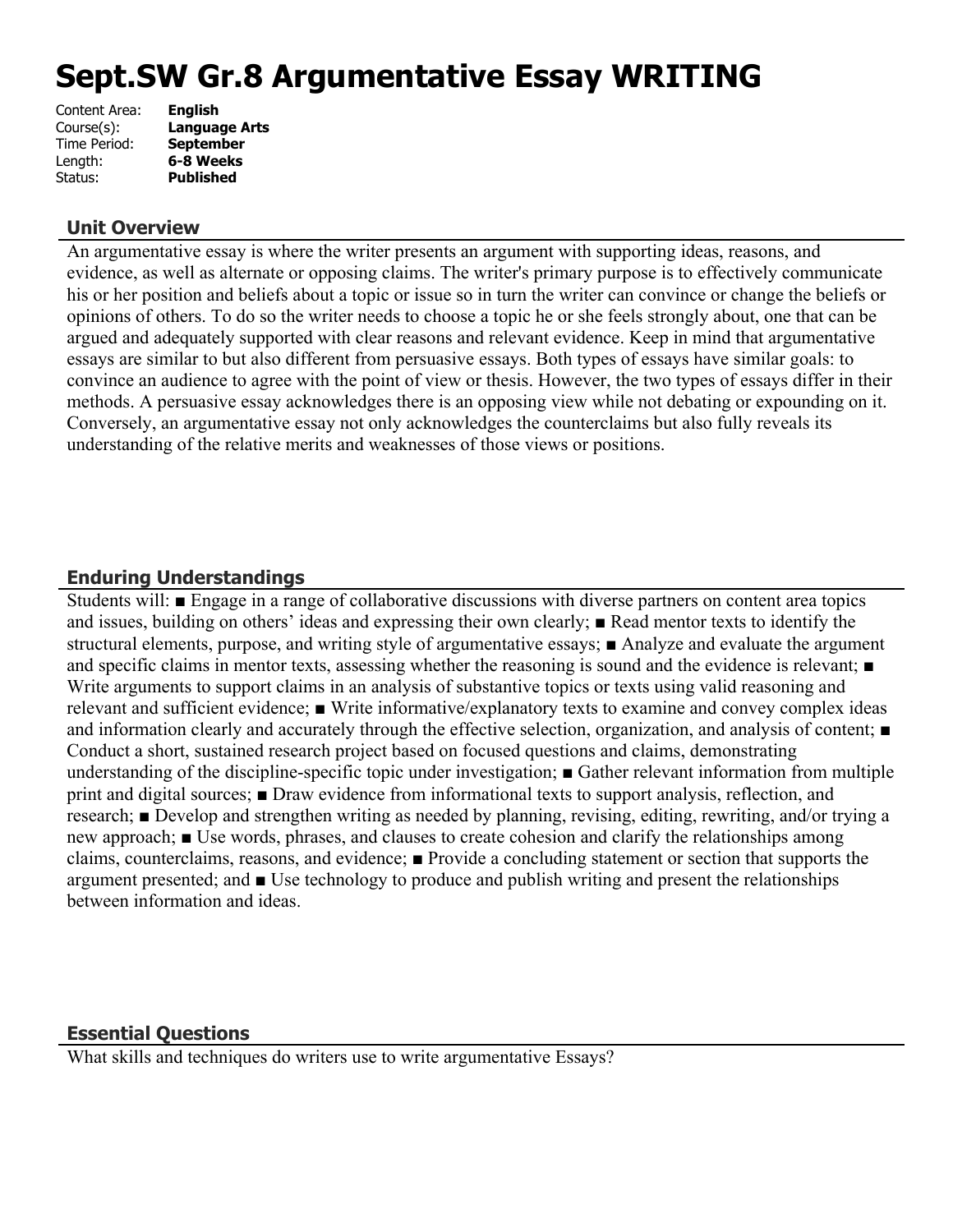Immersion: Interactive Read-Aloud Lessons

Day 1: What Are Argumentative Essays? uses all mentor texts and essay exemplars from the unit. Rationale: Argumentative essays in the content areas focus on presenting an argument with clear reasons and relevant evidence on content-specific topics or issues that are meaningful to the writer. Students will examine and explore all mentor texts and essay exemplars and begin to brainstorm possible content area-specific topics they feel strongly about and may want to pursue for their argumentative essays. Common Core State Standards: W.8.1, W.8.2, W.8.4, W.8.5, W.8.7, W.8.8, W.8.9, W.8.10, SL.8.1, SL.8.2, SL.8.3, SL.8.4, SL.8.6, L.8.1, L.8.2, L.8.3, L.8.4, L.8.5, L.8.6

Day 2: Author's Purpose uses Faithful Elephants by Yukio Tsuchiya and Kakapo Rescue by Sy Montgomery. Rationale: The primary purpose of an argumentative essay is to persuade or convince readers to adopt new beliefs or behaviors by presenting a strong argument with supporting ideas, evidence, and opposing views. Students will listen to excerpts from Kakapo Rescue and Faithful Elephants to determine the authors' purposes and passions for their subjects. Common Core State Standards: W.8.1, W.8.2, W.8.4, W.8.5, W.8.7, W.8.8, W.8.9, W.8.10, SL.8.1, SL.8.2, SL.8.3, SL.8.4, SL.8.6, L.8.1, L.8.2, L.8.3, L.8.4, L.8.5, L.8.6

Day 3: Develop the Argument uses The Yellow Star by Carmen Agra Deedy and Remember by Toni Morrison. Rationale: Writers of argumentative content area essays support their claims with clear reasons and relevant evidence. Students will listen to two mentor texts and write notes about the facts and evidence provided by the authors. Common Core State Standards: W.8.1, W.8.4, W.8.5, W.8.7, W.8.8, W.8.9, W.8.10, SL.8.1, SL.8.2, SL.8.3, SL.8.4, SL.8.6, L.8.1, L.8.2, L.8.3, L.8.4, L.8.5, L.8.6

Day 4: Author's Craft in Content Area Argumentative Essays uses Smoky Night by Eve Bunting and Virginia Silverstein and "The Voting Rights Act: Do We Still Need It?" from the Argumentative Essay Exemplars Packet. Rationale: Writers of argumentative essays establish and maintain a formal style and use narrative techniques such as dialogue, pacing, description, and reflection to engage and inform their readers and convince them to support their opinions. Students will learn how writers determine the style and techniques that will best engage their readers, convey their opinions, and help readers understand and agree with their claims. Common Core State Standards: W.8.1, W.8.2, W.8.3, W.8.4, W.8.5, W.8.7, W.8.8, W.8.9, W.8.10, SL.8.1, SL.8.2, SL.8.3, SL.8.4, SL.8.6, L.8.1, L.8.2, L.8.3, L.8.4, L.8.5, L.8.6

Day 5: A Close Look at Structure uses "Americans Need to Learn Foreign Languages" and "Is Technology Making Us Stupid?" from the Argumentative Essay Exemplars Packet. Rationale: Writers of argumentative content area essays have a specific structure—introduce their thesis or claim, include body paragraphs that support the claim using relevant evidence, acknowledge and distinguish alternative or opposing claims, and, finally, conclude with support of the argument presented. Students will use mentor essays to examine the structure and various components that make up a content area-driven argumentative essay. Common Core State Standards: W.8.1, W.8.2, W.8.4, W.8.5, W.8.7, W.8.8, W.8.9, W.8.10, SL.8.1, SL.8.2, SL.8.3, SL.8.4, SL.8.6, L.8.1, L.8.2, L.8.3, L.8.4, L.8.5, L.8.6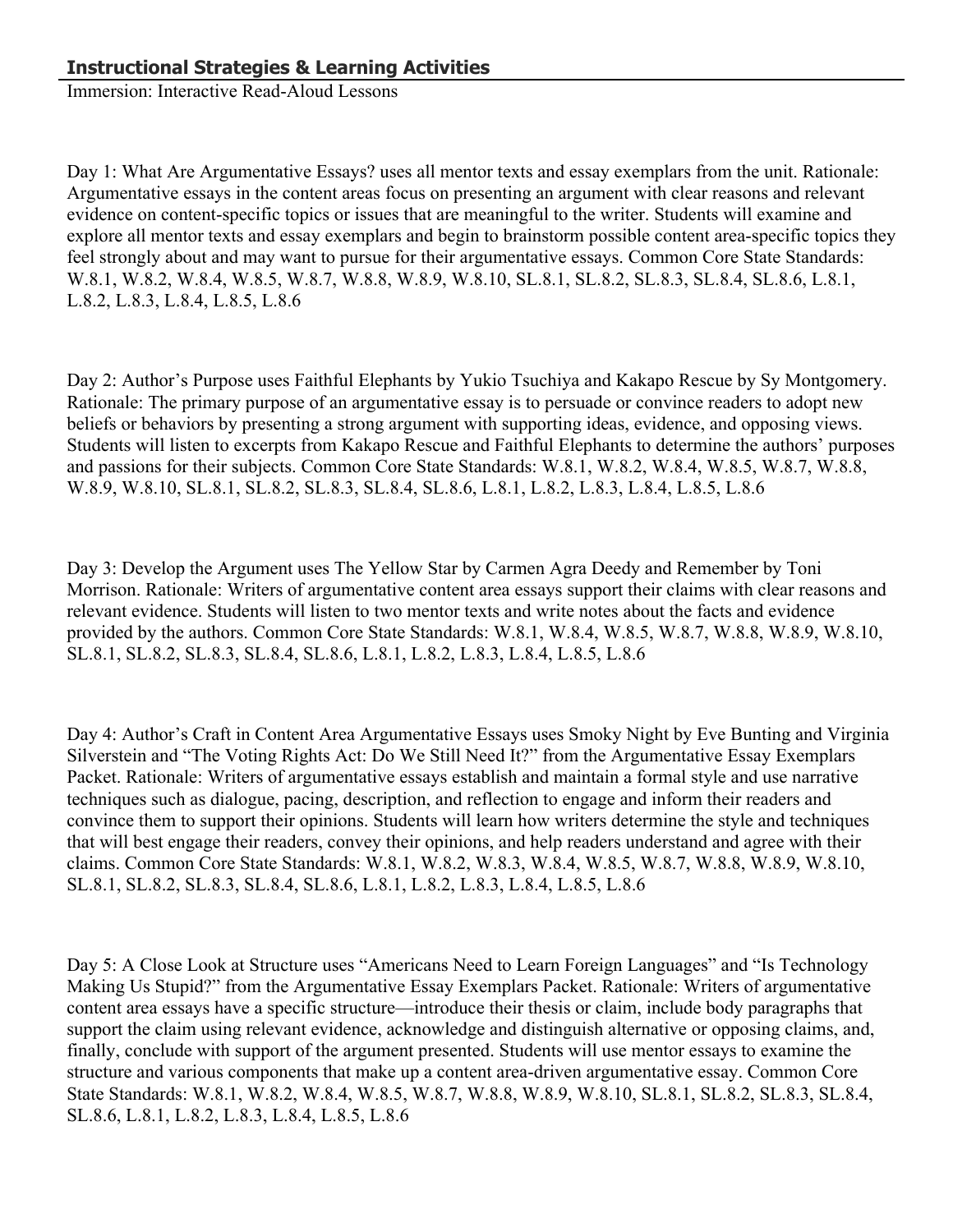#### Mini-Lessons

Generating Ideas I: Topics That Matter uses Smoky Night by Eve Bunting, The Yellow Star by Carmen Agra Deedy, and Remember by Toni Morrison. Rationale: Argumentative essayists write about topics that are important to them in hopes of educating and persuading an audience of readers to take their side. Students will begin to generate ideas about injustices they are passionate about and will explore the difference between an injustice and an inconvenience. Common Core State Standards: W.8.1, W.8.4, W.8.5, W.8.7, W.8.8, W.8.9, W.8.10, SL.8.1, SL.8.2, SL.8.3, SL.8.4, SL.8.6, L.8.1, L.8.2, L.8.3, L.8.4, L.8.5, L.8.6

Generating Ideas II: Around Our World uses Kakapo Rescue by Sy Montgomery and "Is Recycling Worth the Effort?" from the Argumentative Essay Exemplars Packet. Rationale: Argumentative essayists write about current and newsworthy topics they are passionate about, state their opinion or claim, and develop an argument that will persuade their readers to take action for their cause. Students will brainstorm environmental issues they feel strongly about and on which they would want their readers to take action. Common Core State Standards: W.8.1, W.8.2, W.8.4, W.8.5, W.8.6, W.8.7, W.8.8, W.8.9, W.8.10, SL.8.1, SL.8.2, SL.8.3, SL.8.4, SL.8.6, L.8.1, L.8.2, L.8.3, L.8.4, L.8.5, L.8.6

Generating Ideas III: Our Controversial World uses The Shallows by Nicholas Carr and "Is Technology Making Us Stupid?" from the Argumentative Essay Exemplars Packet. Rationale: Argumentative essayists choose controversial topics that can be argued one way or another. Students will brainstorm scientific and technological issues they feel strongly about and on which they would want their readers to take action. Common Core State Standards: W.8.1, W.8.2, W.8.4, W.8.5, W.8.6, W.8.7, W.8.8, W.8.9, W.8.10, SL.8.1, SL.8.2, SL.8.3, SL.8.4, SL.8.6, L.8.1, L.8.2, L.8.3, L.8.4, L.8.5, L.8.6

Selecting: The Most Important Issue uses students' Writers' Notebooks. Rationale: Selecting a topic and presenting a claim that one is passionate about and can support with facts and evidence is the first step in writing effective argumentative essays. Students will consider the passion they have for their topic ideas and the amount of evidence they feel they can research for each one, and then they will select one of the ideas as the topic for their essays. Common Core State Standards: W.8.1, W.8.2, W.8.4, W.8.5, W.8.6, W.8.7, W.8.8, W.8.9, W.8.10, SL.8.1, SL.8.2, SL.8.3, SL.8.4, SL.8.6, L.8.1, L.8.2, L.8.3, L.8.6

Collecting I: Stating Your Claim by Crafting a Thesis uses students' Writers' Notebooks. Rationale: Once argumentative essayists state their claim or thesis, they are able to focus their research-gathering to address their claim with clear reasons and relevant evidence. Students will craft a thesis statement for their essays and begin to plan the kind of research they will need to do to gather relevant evidence and develop their argument. Common Core State Standards: W.8.1, W.8.4, W.8.5, W.8.7, W.8.8, W.8.9, W.8.10, SL.8.1, SL.8.2, SL.8.3, SL.8.4, SL.8.6, L.8.1, L.8.2, L.8.3, L.8.4, L.8.6

Collecting II: Research My Position uses Kakapo Rescue by Sy Montgomery, Faithful Elephants by Yukio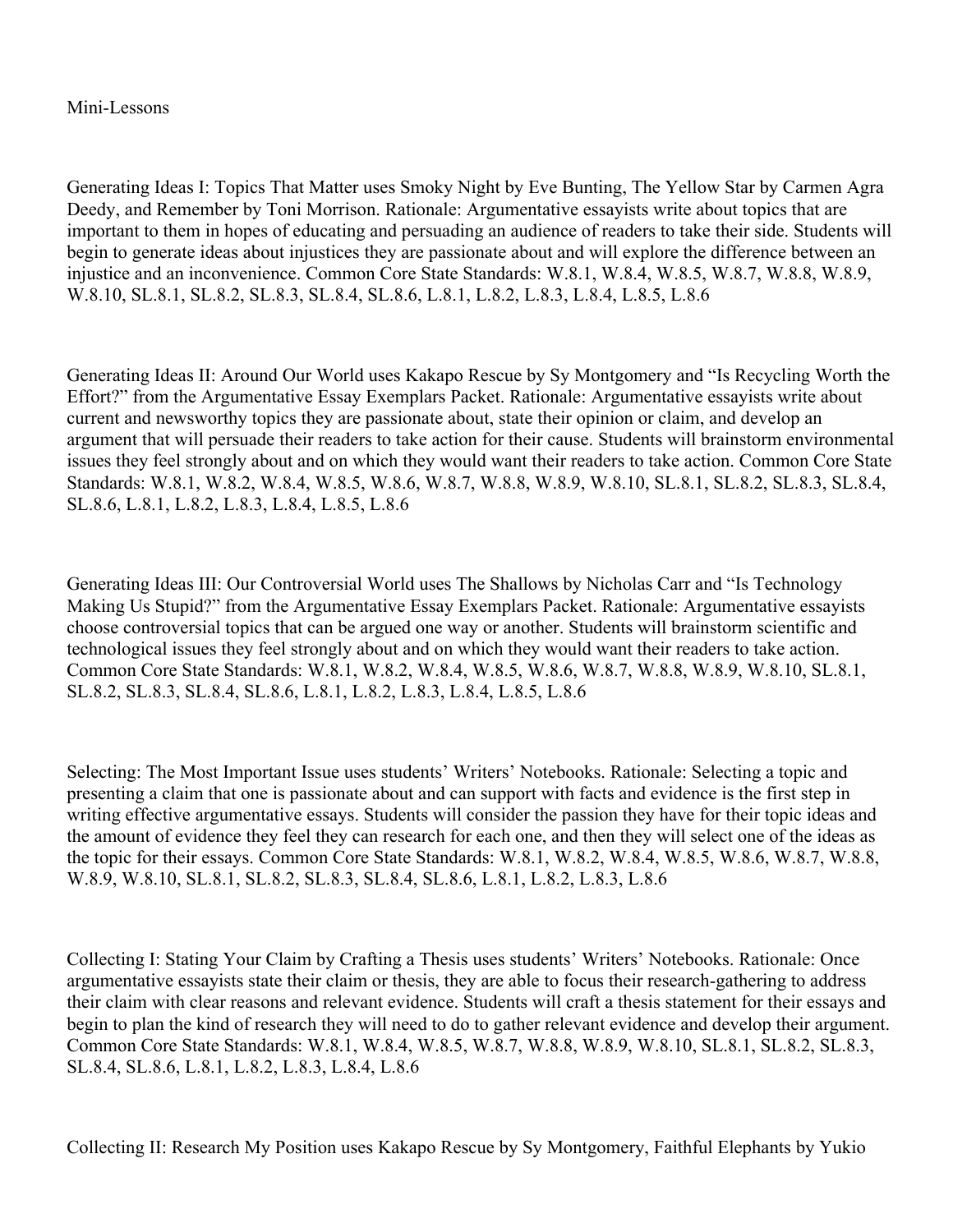Tsuchiya, The Yellow Star by Carmen Agra Deedy, and Remember by Toni Morrison. Rationale: Argumentative essay writers gather relevant information from multiple print and digital sources. Students will discuss and plan how they can gather research to develop their argument and persuade their readers. Common Core State Standards: W.8.1, W.8.2, W.8.4, W.8.5, W.8.6, W.8.7, W.8.8, W.8.9, W.8.10, SL.8.1, SL.8.2, SL.8.3, SL.8.4, SL.8.5, SL.8.6, L.8.1, L.8.2, L.8.3, L.8.6

Collecting III: Using Secondary Sources uses The Yellow Star by Carmen Agra Deedy and Remember by Toni Morrison. Rationale: A well-written, focused argumentative essay requires factual support. Students will use secondary sources to collect relevant research and effectively support their views or claims. Common Core State Standards: W.8.1, W.8.2, W.8.4, W.8.5, W.8.6, W.8.7, W.8.8, W.8.9, W.8.10, SL.8.1, SL.8.2, SL.8.3, SL.8.4, SL.8.6, L.8.1, L.8.2, L.8.3, L.8.4, L.8.6

Collecting IV: Anticipating Counterarguments uses The Shallows by Nicholas Carr and "The Voting Rights Act: Do We Still Need It?" from the Argumentative Essay Exemplars Packet. Rationale: When writing an argumentative essay, writers must anticipate counterarguments that readers may be familiar with when defending their positions. Students will develop a list of anticipated arguments against their positions, evaluate the arguments, assess whether the reasoning is sound and the evidence is relevant, and refute those arguments that are ineffective in order to solidify their positions. Common Core State Standards: W.8.1, W.8.2, W.8.4, W.8.5, W.8.6, W.8.7, W.8.8, W.8.9, W.8.10, SL.8.1, SL.8.2, SL.8.3, SL.8.4, SL.8.6, L.8.1, L.8.2, L.8.3, L.8.4, L.8.6

Collecting V: Interviewing "Experts" uses Faithful Elephants by Yukio Tsuchiya, The Yellow Star by Carmen Agra Deedy, Kakapo Rescue by Sy Montgomery, Smoky Night by Eve Bunting, and Remember by Toni Morrison. Rationale: When collecting evidence for a powerful argumentative essay, writers often use quotes and other information collected by interviewing "experts" connected to their topics in order to help convince their readers. Students will consider who might be experts on their topics and formulate questions they can ask to gather factual, firsthand, and interesting information to support their claims. Common Core State Standards: W.8.2, W.8.4, W.8.5, W.8.6, W.8.7, W.8.8, W.8.9, W.8.10, SL.8.1, SL.8.2, SL.8.3, SL.8.4, SL.8.6, L.8.1, L.8.2, L.8.3, L.8.6

Drafting I: Organizing My Support uses all mentor texts from the unit and "Is Recycling Worth the Effort?" from the Argumentative Essay Exemplars Packet. Rationale: Once argumentative essayists collect their research, they need to organize their notes, establish a formal writing style, and follow an essay structure. Students will consider the components and structure of argumentative essays and review the research they have collected as they prepare to draft. Common Core State Standards: W.8.1, W.8.2, W.8.4, W.8.5, W.8.7, W.8.8, W.8.9, W.8.10, SL.8.1, SL.8.2, SL.8.3, SL.8.4, SL.8.6, L.8.1, L.8.2, L.8.3, L.8.6

Drafting II: Introducing Your Claim uses Kakapo Rescue by Sy Montgomery, Remember by Toni Morrison, and "The Voting Rights Act: Do We Still Need It?" from the Argumentative Essay Exemplars Packet. Rationale: Writers of content area argumentative essays need to engage and orient their readers and establish a context in their opening paragraph(s) to give readers background information about their topics. Students will try various introductions to engage their readers and entice them to continue reading their essays. Common Core State Standards: W.8.1, W.8.2, W.8.4, W.8.5, W.8.7, W.8.8, W.8.9, W.8.10, SL.8.1, SL.8.2, SL.8.3, SL.8.4, SL.8.6, L.8.1, L.8.2, L.8.3, L.8.4, L.8.5, L.8.6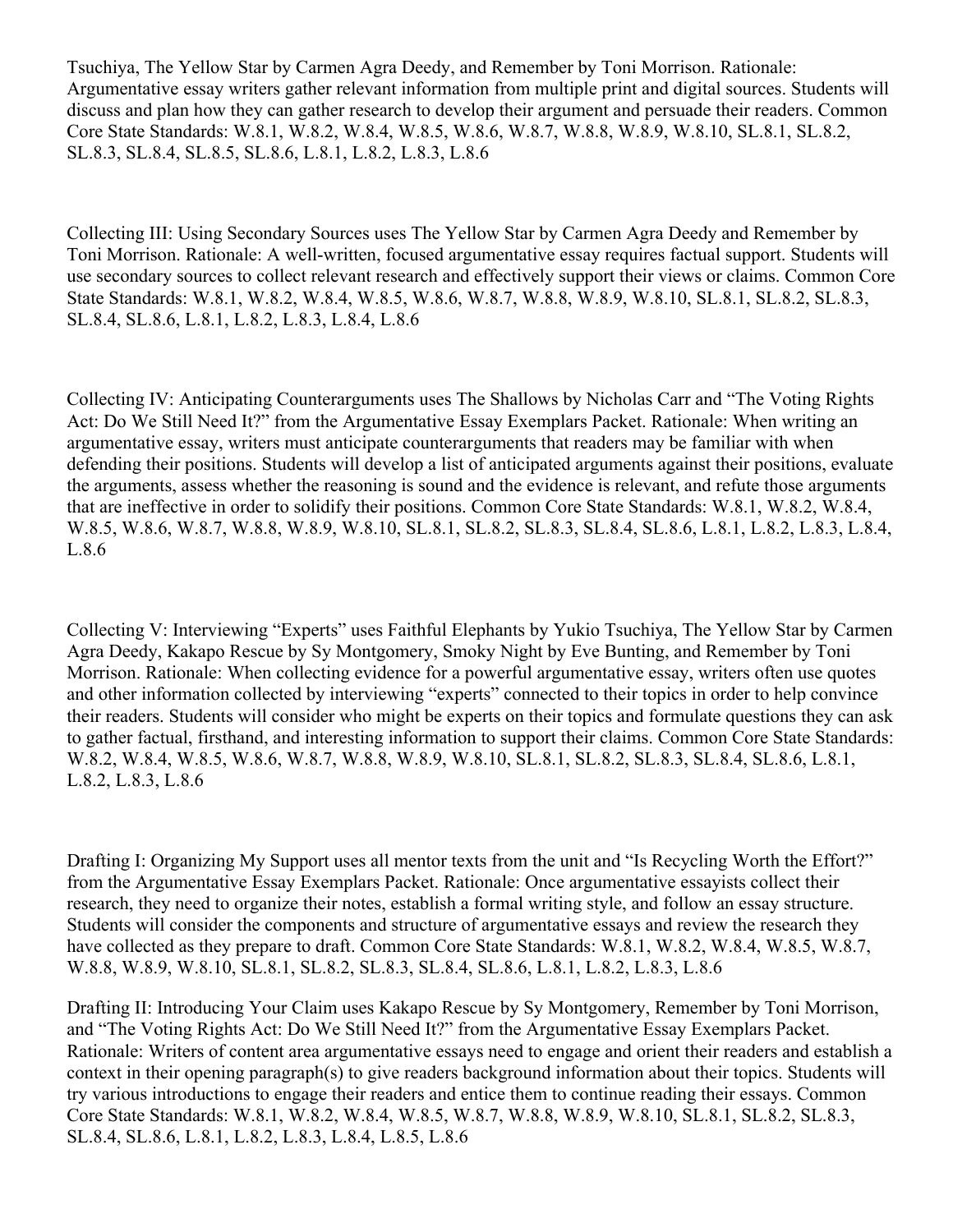Drafting III: Parting Words uses The Yellow Star by Carmen Agra Deedy and Kakapo Rescue by Sy Montgomery. Rationale: Argumentative essayists provide a conclusion that sums up the main points of their essays and drives their opinions home to the readers. Students will review the characteristics of a strong conclusion and craft their own. Common Core State Standards: W.8.1, W.8.2, W.8.4, W.8.5, W.8.7, W.8.8, W.8.9, W.8.10, SL.8.1, SL.8.2, SL.8.3, SL.8.4, SL.8.6, L.8.1, L.8.2, L.8.3, L.8.6

Revising I: Smooth and Steady—Using Transition Words and Phrases uses students' drafts and "Is Technology Making Us Stupid?" from the Argumentative Essay Exemplars Packet. Rationale: Writers use appropriate and varied transition words and phrases to create cohesion and clarify relationships among claims, counterarguments, reasons, and evidence. Students will review and revise their drafts to include transition words and phrases for cohesion and fluency. Common Core State Standards: W.8.1, W.8.2, W.8.4, W.8.5, W.8.7, W.8.8, W.8.9, W.8.10, SL.8.1, SL.8.2, SL.8.3, SL.8.4, SL.8.6, L.8.1, L.8.2, L.8.3, L.8.4, L.8.6

Revising II: Engage Your Readers uses Faithful Elephants by Yukio Tsuchiya, as well as "Is Technology Making Us Stupid?" and "Is Recycling Worth the Effort?" from the Argumentative Essay Exemplars Packet. Rationale: Argumentative essayists use precise words and phrases, relevant detail, and sensory language to engage and convince readers to agree with their argument. Students will look at the words they have chosen to ensure that their passion and commitment to their topics come through. Common Core State Standards: W.8.1, W.8.2, W.8.3, W.8.4, W.8.5, W.8.7, W.8.8, W.8.9, W.8.10, SL.8.1, SL.8.2, SL.8.3, SL.8.4, SL.8.6, L.8.1, L.8.2, L.8.3, L.8.4, L.8.5, L.8.6

Editing I: You Can Quote Me uses Faithful Elephants by Yukio Tsuchiya, Remember by Toni Morrison, and The Yellow Star by Carmen Agra Deedy. Rationale: Writers of argumentative essays need to use text citations when they use specific quotes from research sources. Students will review the way in which quotes are properly cited from pieces of text in order to avoid plagiarism and to follow a standard format for citations. Common Core State Standards: W.8.1, W.8.2, W.8.4, W.8.5, W.8.7, W.8.8, W.8.9, W.8.10, SL.8.1, SL.8.2, SL.8.3, SL.8.4, SL.8.6, L.8.1, L.8.2, L.8.3, L.8.4, L.8.6

Editing II: A Final Edit uses students' drafts. Rationale: Writers use various tools and resources when editing their writing. With some guidance from peers (and adults), students will strengthen their writing by using an editing checklist to ensure that their readers understand their purpose without being distracted by mechanical errors. Common Core State Standards: W.8.1, W.8.2, W.8.4, W.8.5, W.8.7, W.8.8, W.8.9, W.8.10, SL.8.1, SL.8.2, SL.8.3, SL.8.4, SL.8.6, L.8.1, L.8.2, L.8.3, L.8.6

Publishing I: Extra, Extra! Adding Text Features uses all mentor texts from the unit, specifically Remember by Toni Morrison and The Yellow Star by Carmen Agra Deedy. Rationale: Many content area argumentative essays include text features either before or after the actual essays that enhance the presentation and help the readers have a deeper understanding of the topic. Students will consider various types of text features for their essays and where they might include them. Common Core State Standards: W.8.1, W.8.2, W.8.4, W.8.5, W.8.6, W.8.7, W.8.8, W.8.9, W.8.10, SL.8.1, SL.8.2, SL.8.3, SL.8.4, SL.8.5, SL.8.6, L.8.1, L.8.2, L.8.3, L.8.4,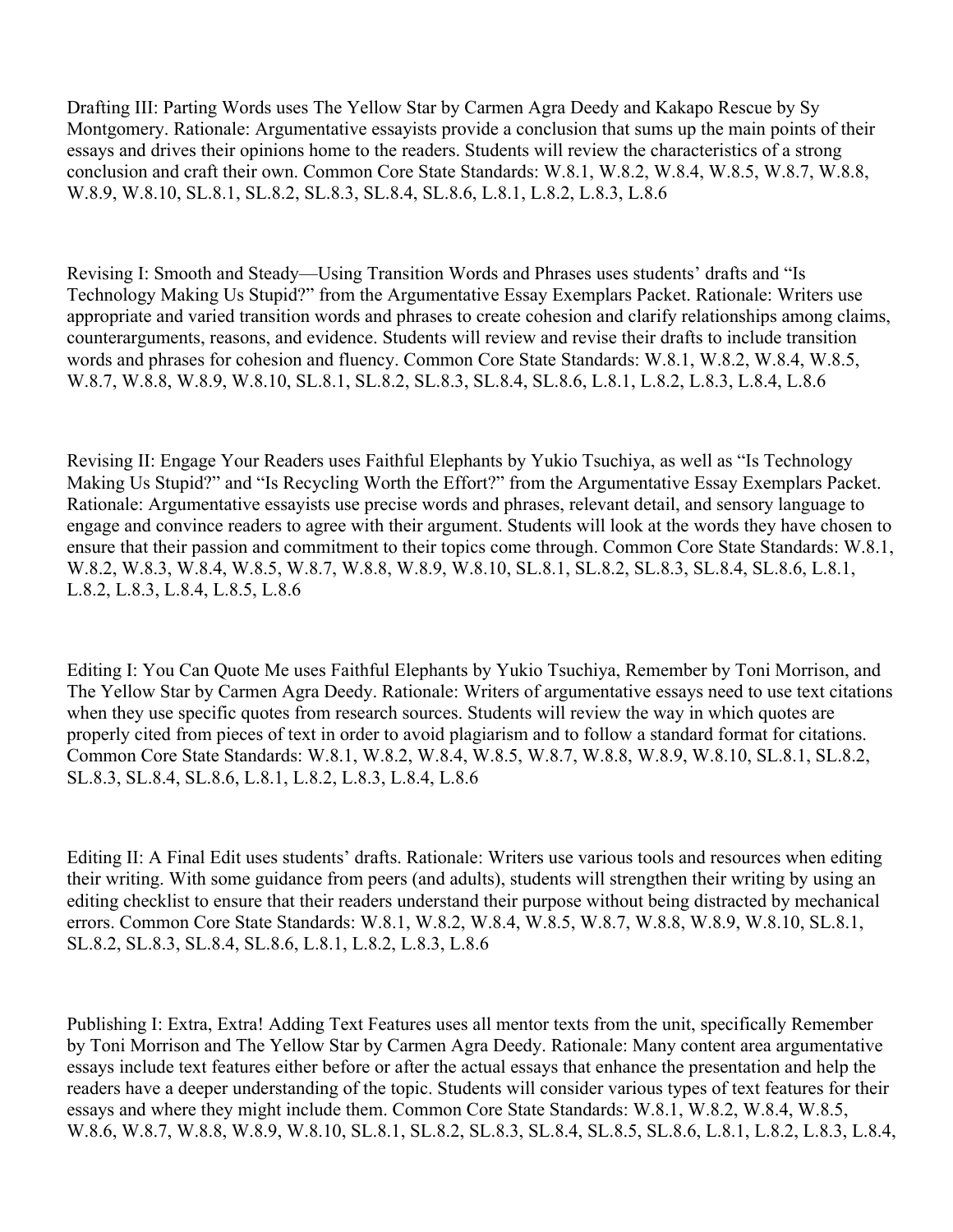Publishing II: Author's Note uses The Yellow Star by Carmen Agra Deedy, Remember by Toni Morrison, Kakapo Rescue by Sy Montgomery, Life in a Bucket of Soil by Alvin Silverstein and Virginia Silverstein, and Faithful Elephants by Yukio Tsuchiha. Rationale: Writers use an Author's Note to provide information about themselves and their topics, which makes the readers feel more connected to the writer and helps convince them to agree with the stated position. Students will craft an Author's Note to include in their essays. Common Core State Standards: W.8.1, W.8.2, W.8.3, W.8.4, W.8.5, W.8.7, W.8.8, W.8.9, W.8.10, SL.8.1, SL.8.2, SL.8.3, SL.8.4, SL.8.6, L.8.1, L.8.2, L.8.3, L.8.4, L.8.6

# **Integration of Career Readiness, Life Literacies and Key Skills**

|                      | An individual's strengths, lifestyle goals, choices, and interests affect employment and<br>income.                                                               |
|----------------------|-------------------------------------------------------------------------------------------------------------------------------------------------------------------|
| WRK.9.2.8.CAP.10     | Evaluate how careers have evolved regionally, nationally, and globally.                                                                                           |
| WRK.9.2.8.CAP.12     | Assess personal strengths, talents, values, and interests to appropriate jobs and careers to<br>maximize career potential.                                        |
| WRK.9.2.8.CAP.3      | Explain how career choices, educational choices, skills, economic conditions, and personal<br>behavior affect income.                                             |
| <b>WRK.9.2.8.CAP</b> | Career Awareness and Planning                                                                                                                                     |
| WRK.9.2.8.CAP.4      | Explain how an individual's online behavior (e.g., social networking, photo exchanges,<br>video postings) may impact opportunities for employment or advancement. |
| WRK.9.2.8.CAP.2      | Develop a plan that includes information about career areas of interest.                                                                                          |

## **Technology and Design Integration**

Students will interact with the lesson through the Smartboard. Students will generate publishable writing pieces throughout the unit.

CS.6-8.8.1.8.DA.1 Organize and transform data collected using computational tools to make it usable for a specific purpose.

# **Interdisciplinary Connections**

Various disciplines will be explored through group texts and individual leveled, choice texts.

## **Differentiation**

Understand that gifted students, just like all students, come to school to learn and be challenged.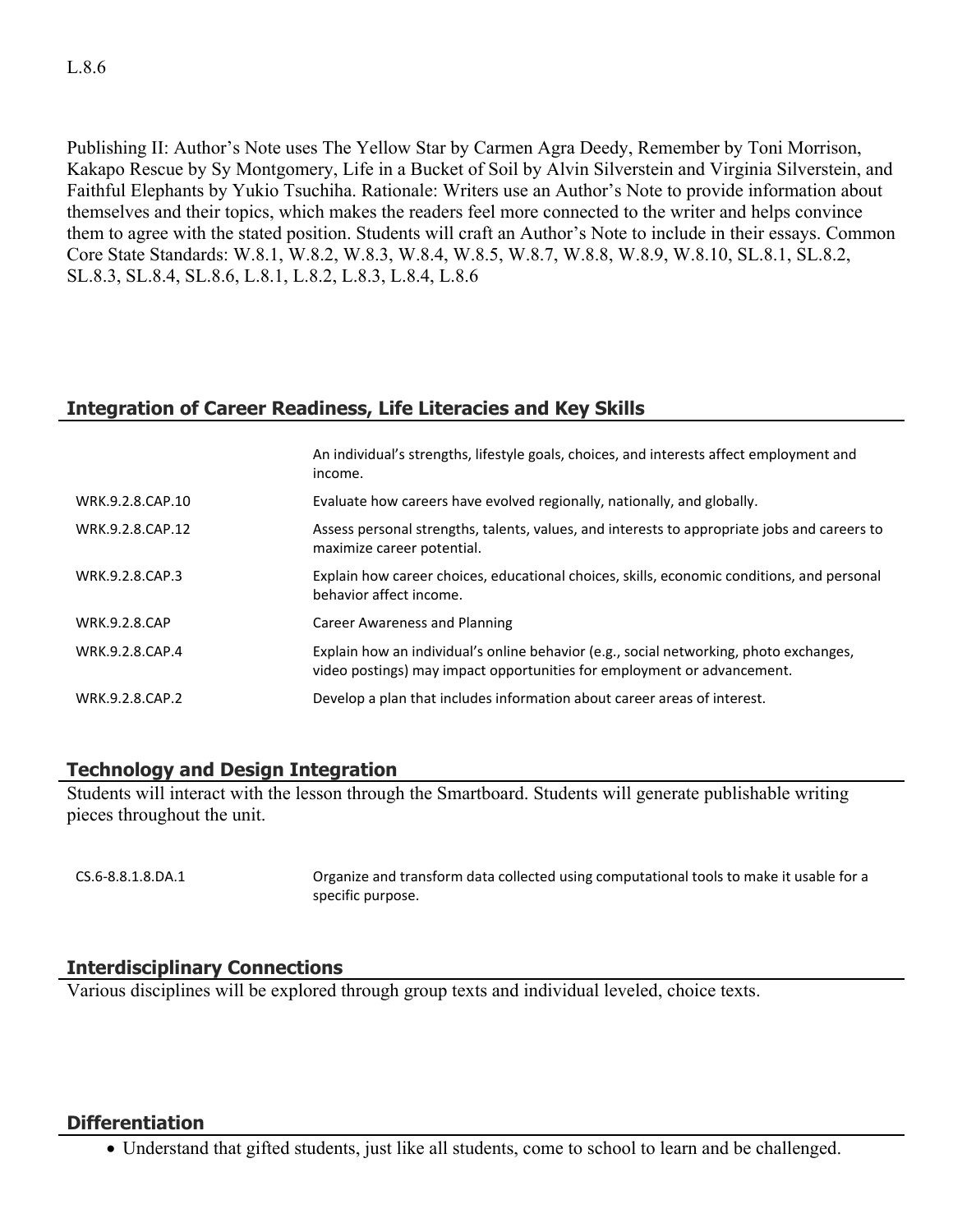- Pre-assess your students. Find out their areas of strength as well as those areas you may need to address before students move on.
- Consider grouping gifted students together for at least part of the school day.
- Plan for differentiation. Consider pre-assessments, extension activities, and compacting the curriculum.
- Use phrases like "You've shown you don't need more practice" or "You need more practice" instead of words like "qualify" or "eligible" when referring to extension work.
- Encourage high-ability students to take on challenges. Because they're often used to getting good grades, gifted students may be risk averse.
- **Definitions of Differentiation Components**:
	- o Content the specific information that is to be taught in the lesson/unit/course of instruction.
	- o Process how the student will acquire the content information.
	- o Product how the student will demonstrate understanding of the content.
	- o Learning Environment the environment where learning is taking place including physical location and/or student grouping

#### **Differentiation occurring in this unit:**

Students will have access to leveled libraries of a variety of texts and be able to choose based on interest.

## **Modifications & Accommodations**

Refer to QSAC EXCEL SMALL SPED ACCOMMOCATIONS spreadsheet in this discipline.

## **Modifications and Accommodations used in this unit:**

IEP and 504 accommodations will be utilized.

## **Benchmark Assessments**

**Benchmark Assessments** are given periodically (e.g., at the end of every quarter or as frequently as once per month) throughout a school year to establish baseline achievement data and measure progress toward a standard or set of academic standards and goals.

#### **Schoolwide Benchmark assessments:**

Aimsweb benchmarks 3X a year

Linkit Benchmarks 3X a year

## **Additional Benchmarks used in this unit:**

Writing Sample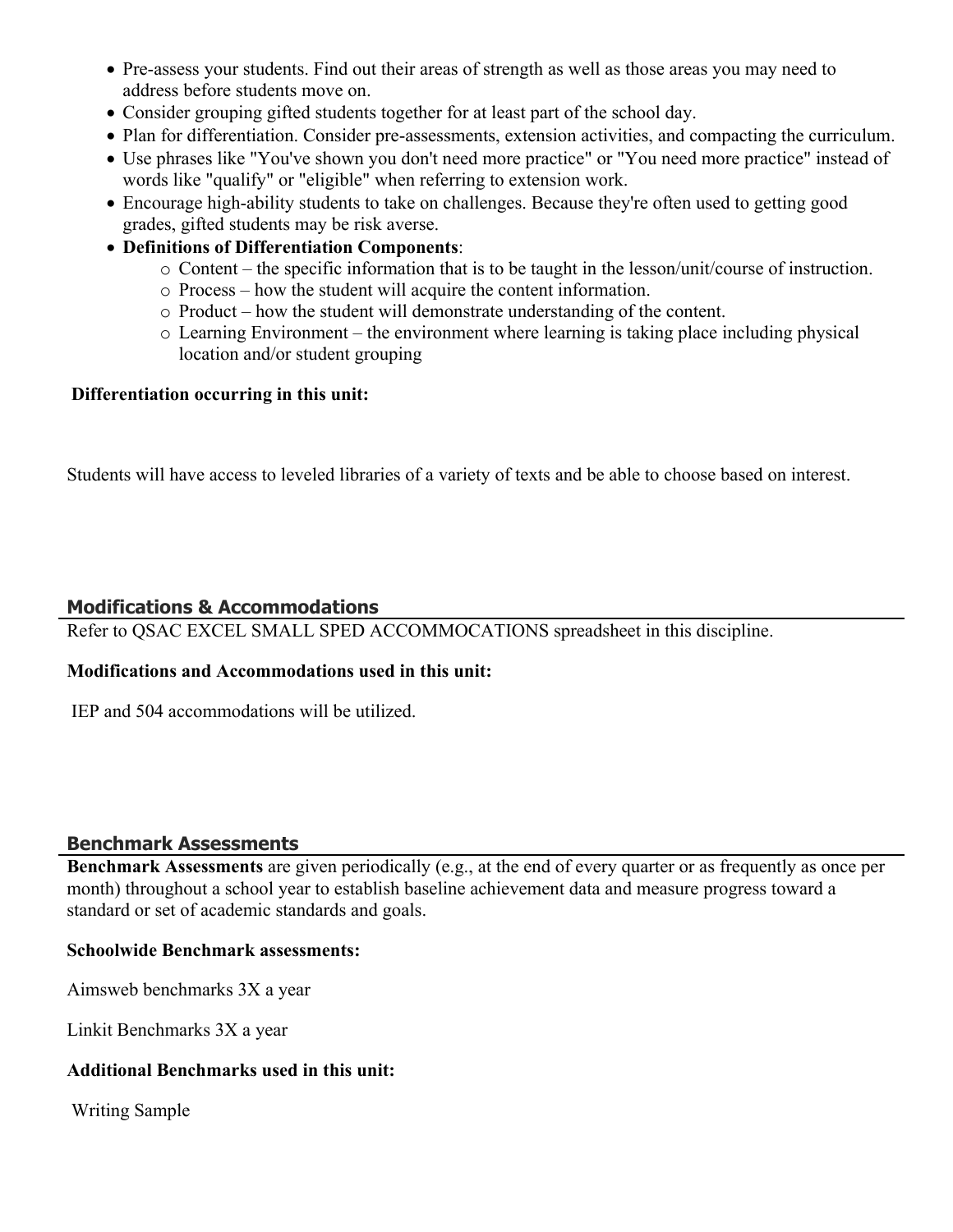## **Formative Assessments**

 Assessment allows both instructor and student to monitor progress towards achieving learning objectives, and can be approached in a variety of ways. **Formative assessment** refers to tools that identify misconceptions, struggles, and learning gaps along the way and assess how to close those gaps. It includes effective tools for helping to shape learning, and can even bolster students' abilities to take ownership of their learning when they understand that the goal is to improve learning, not apply final marks (Trumbull and Lash, 2013). It can include students assessing themselves, peers, or even the instructor, through writing, quizzes, conversation, and more. In short, formative assessment occurs throughout a class or course, and seeks to improve student achievement of learning objectives through approaches that can support specific student needs (Theal and Franklin, 2010, p. 151).

## **Formative Assessments used in this unit:**

| Discussion          |
|---------------------|
| Teacher observation |
| worksheets          |
| projects            |
| teacher made tests  |
|                     |

# **Summative Assessments**

 $\bullet$ 

**Summative assessments** evaluate student learning, knowledge, proficiency, or success at the conclusion of an instructional period, like a unit, course, or program. Summative assessments are almost always formally graded and often heavily weighted (though they do not need to be). Summative assessment can be used to great effect in conjunction and alignment with formative assessment, and instructors can consider a variety of ways to combine these approaches.

# **Summative assessments for this unit:**

## Unit assessments

 Student Self-Reflection uses a self-reflection questionnaire. Rationale: Self-reflection is a critical stage of the writing process, and thinking about what has been achieved in the past can help writers improve their future writing. Students will read their essays as well as the essays of their classmates to review and reflect on what they have learned and accomplished.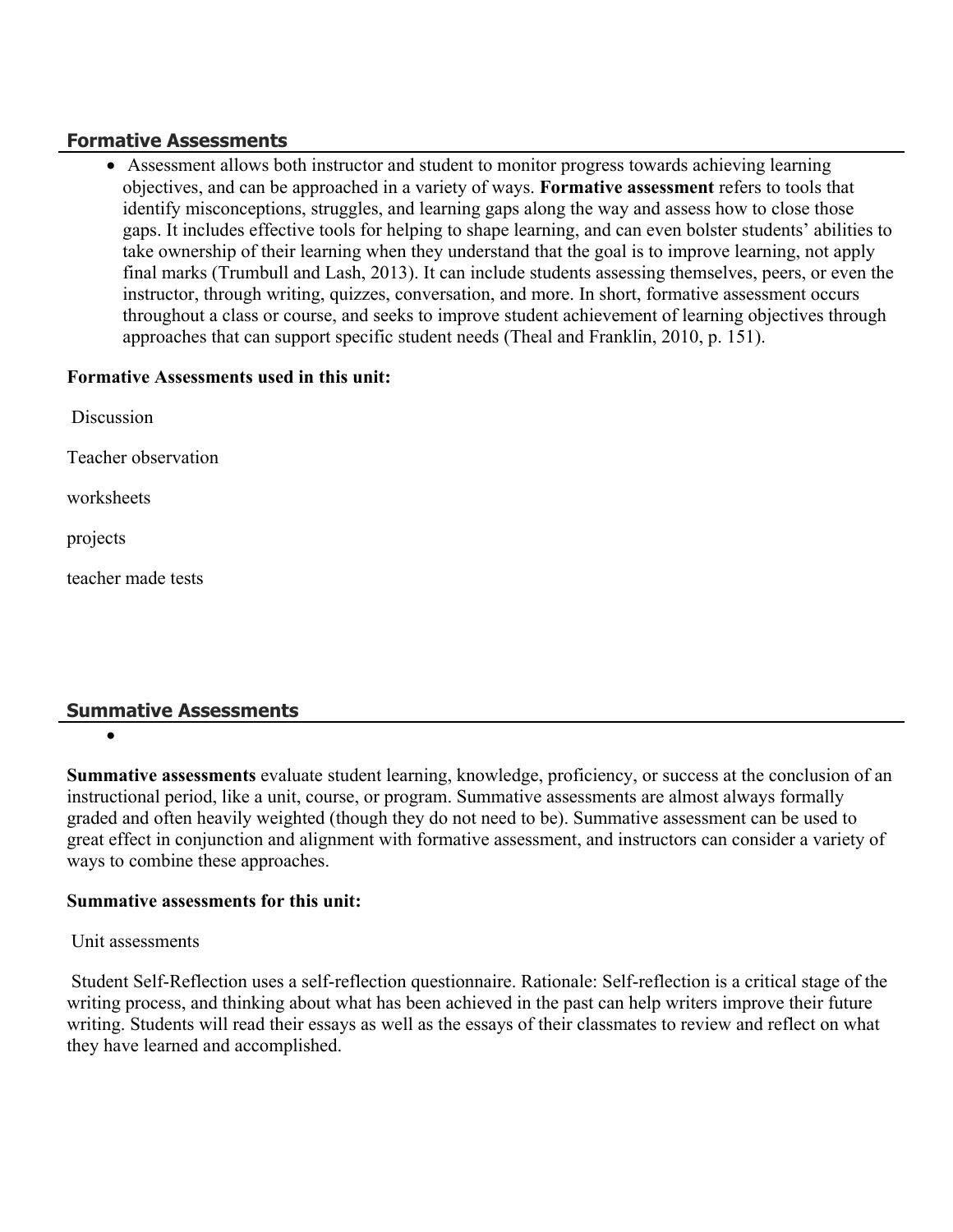# **Instructional Materials**

Instructional material with the Schoolwide, Inc. unit,

Mentor texts

Faithful Elephants: A True Story of Animals, People and War by Yukio Tsuchiya Kakapo Rescue: Saving the World's Strangest Parrot by Sy Montgomery Life in a Bucket of Soil by Alvin Silverstein and Virginia Silverstein Remember: The Journey to School Integration by Toni Morrison The Shallows: What the Internet Is Doing to Our Brains by Nicholas Carr Smoky Night by Eve Bunting The Yellow Star: The Legend of King Christian X of Denmark by Carmen Agra Deedy Essay Exemplars "Americans Need to Learn Foreign Languages" by Tracy Duncan "The Dangers of Cloning" by Ed Combs "Is Recycling Worth the Effort?" by Ed Combs "Is Technology Making Us Stupid?" by Ed Combs "The Voting Rights Act: Do We Still Need It?" by Ed Combs

| <b>Standards</b> |                                                                                                                                                                                                                                                                                                      |
|------------------|------------------------------------------------------------------------------------------------------------------------------------------------------------------------------------------------------------------------------------------------------------------------------------------------------|
| LA.SL.8.4        | Present claims and findings, emphasizing salient points in a focused, coherent manner<br>with relevant evidence, sound valid reasoning, and well-chosen details; use appropriate<br>eye contact, adequate volume, and clear pronunciation.                                                           |
| LA.SL.8.5        | Integrate multimedia and visual displays into presentations to clarify information,<br>strengthen claims and evidence, and add interest.                                                                                                                                                             |
| LA.SL.8.6        | Adapt speech to a variety of contexts and tasks, demonstrating command of formal<br>English when indicated or appropriate.                                                                                                                                                                           |
| LA.W.8.1         | Write arguments to support claims with clear reasons and relevant evidence.                                                                                                                                                                                                                          |
| LA.L.8.1         | Demonstrate command of the conventions of standard English grammar and usage when<br>writing or speaking.                                                                                                                                                                                            |
| LA.L.8.2         | Demonstrate command of the conventions of standard English capitalization, punctuation,<br>and spelling when writing.                                                                                                                                                                                |
| LA.W.8.7         | Conduct short research projects to answer a question (including a self-generated<br>question), drawing on several sources and generating additional related, focused<br>questions that allow for multiple avenues of exploration.                                                                    |
| LA.W.8.8         | Gather relevant information from multiple print and digital sources, using search terms<br>effectively; assess the credibility and accuracy of each source; and quote or paraphrase<br>the data and conclusions of others while avoiding plagiarism and following a standard<br>format for citation. |
| LA.L.8.5         | Demonstrate understanding of figurative language, word relationships, and nuances in<br>word meanings.                                                                                                                                                                                               |
| LA.W.8.9         | Draw evidence from literary or informational texts to support analysis, reflection, and<br>research.                                                                                                                                                                                                 |
| LA.W.8.2         | Write informative/explanatory texts to examine a topic and convey ideas, concepts, and<br>information through the selection, organization, and analysis of relevant content.                                                                                                                         |
| LA.L.8.6         | Acquire and use accurately grade-appropriate general academic and domain-specific<br>words and phrases; gather vocabulary knowledge when considering a word or phrase<br>important to comprehension or expression.                                                                                   |